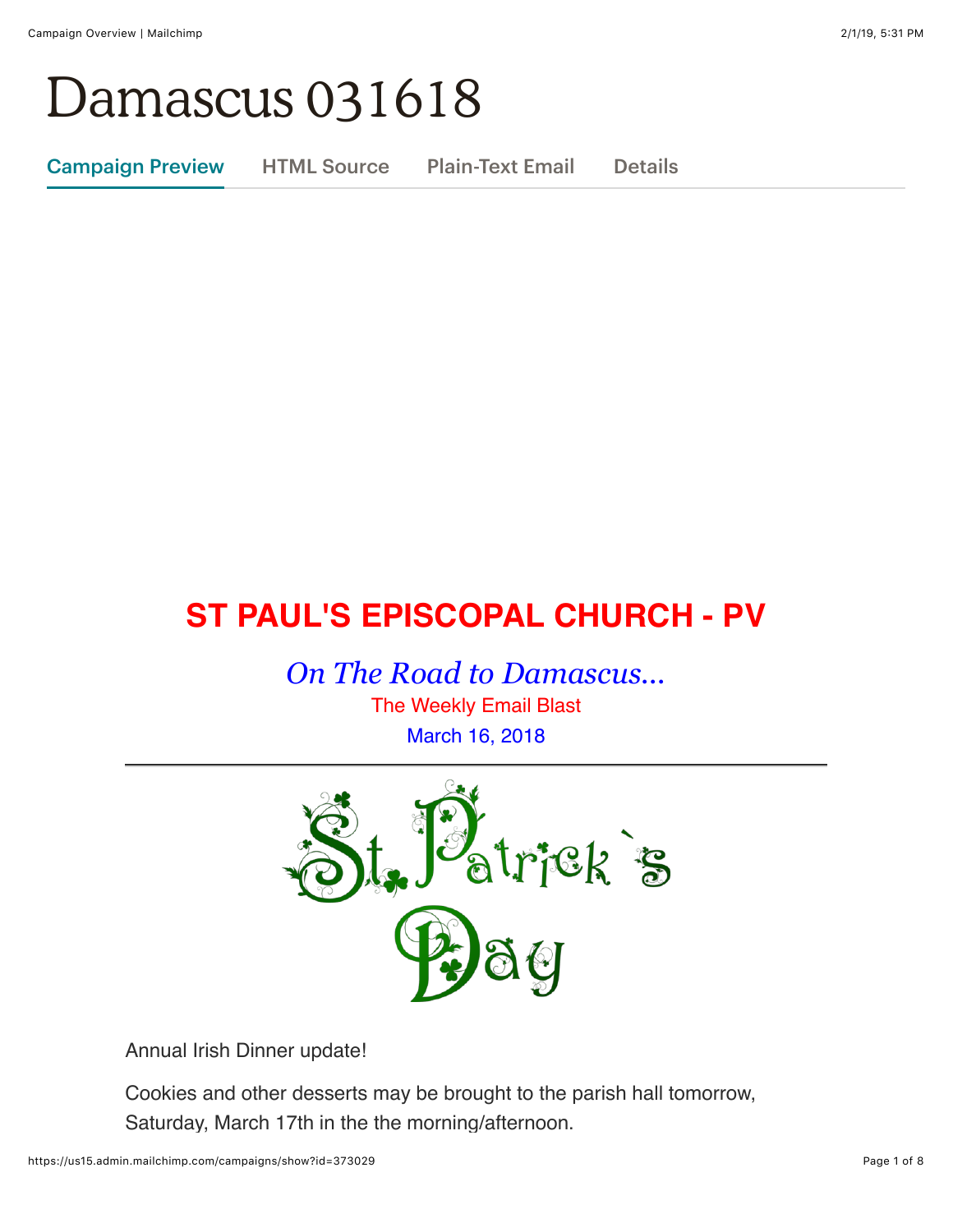The dinner is from 4:30 - 7:00 PM. Adult & Takeout \$15.00. Seniors \$14.00. Children to 10 years \$7.00. Over 90 & under 6 FREE. Contact: 635-3310 or 635-3431. Please spread the word!

Saturday, March 17th in the the morning/afternoon.

See y'all there!



### Vestry Meeting:

Our rescheduled meeting is **Monday, March 19th at 7:00 PM** in the Parish Hall's Sepe Room. Please plan to attend, and if you need a copy of our "Remember the Future" reading, please contact Mother Megan. Many thanks for your dedicated work!



Palm Crosses are still available for sale until Sunday, March 18<sup>th</sup>. Please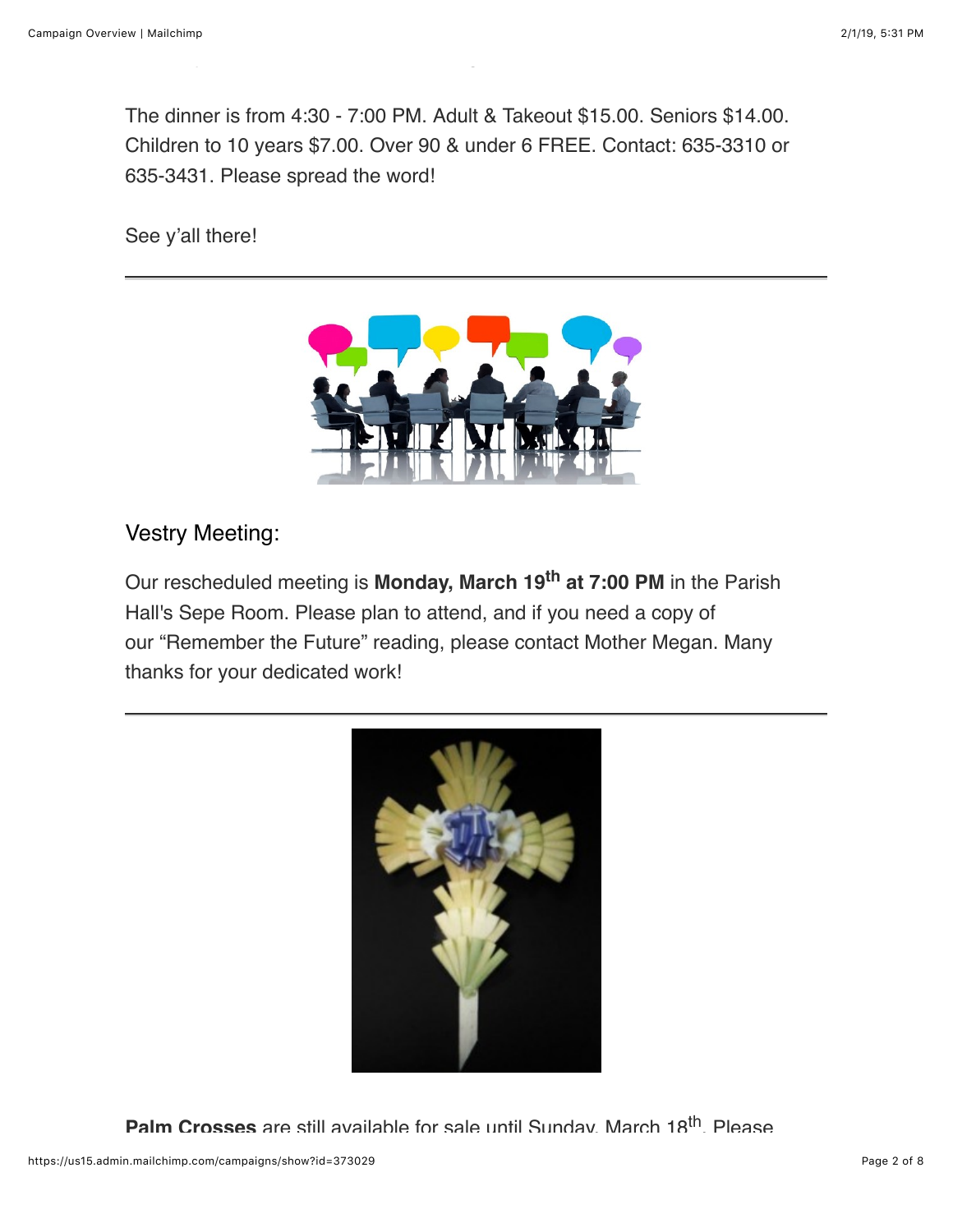contact Barb Haight or Nancy Adams to place your order with cash or check due at the time of your order (checks payable to St. Paul's Episcopal Church). The cost is \$10 per item, and they will be available for pickup at church on Palm Sunday, March 25<sup>th</sup>. Thank you!

**Palm Crosses** are still available for sale until Sunday, March 18th. Please



#### **Easter Flower Offerings**:

We are now preparing our Easter Flower Offerings in honor and in remembrance of those for whom we will offer specific prayers together as a Parish at the Great Vigil of Easter and on Easter Day.

Please contact Marilyn Kirchner by phone or email (845-635-3431 [Userk3939@aol.com](mailto:Userk3939@aol.com)) before Palm Sunday (March 25<sup>th</sup>) with the names of those you would like to honor and remember through Easter flower memorials. Please get the names to Marilyn ASAP even if you send your flower donation at a later date.

Flower offering envelopes are available in church on Sundays & will also be included in your Easter Letter from the Rector. God bless you and keep you as we remember and pray together on our Church's Principal Feast: Easter!



# **HOLY WEEK & EASTER SERVICES 2018**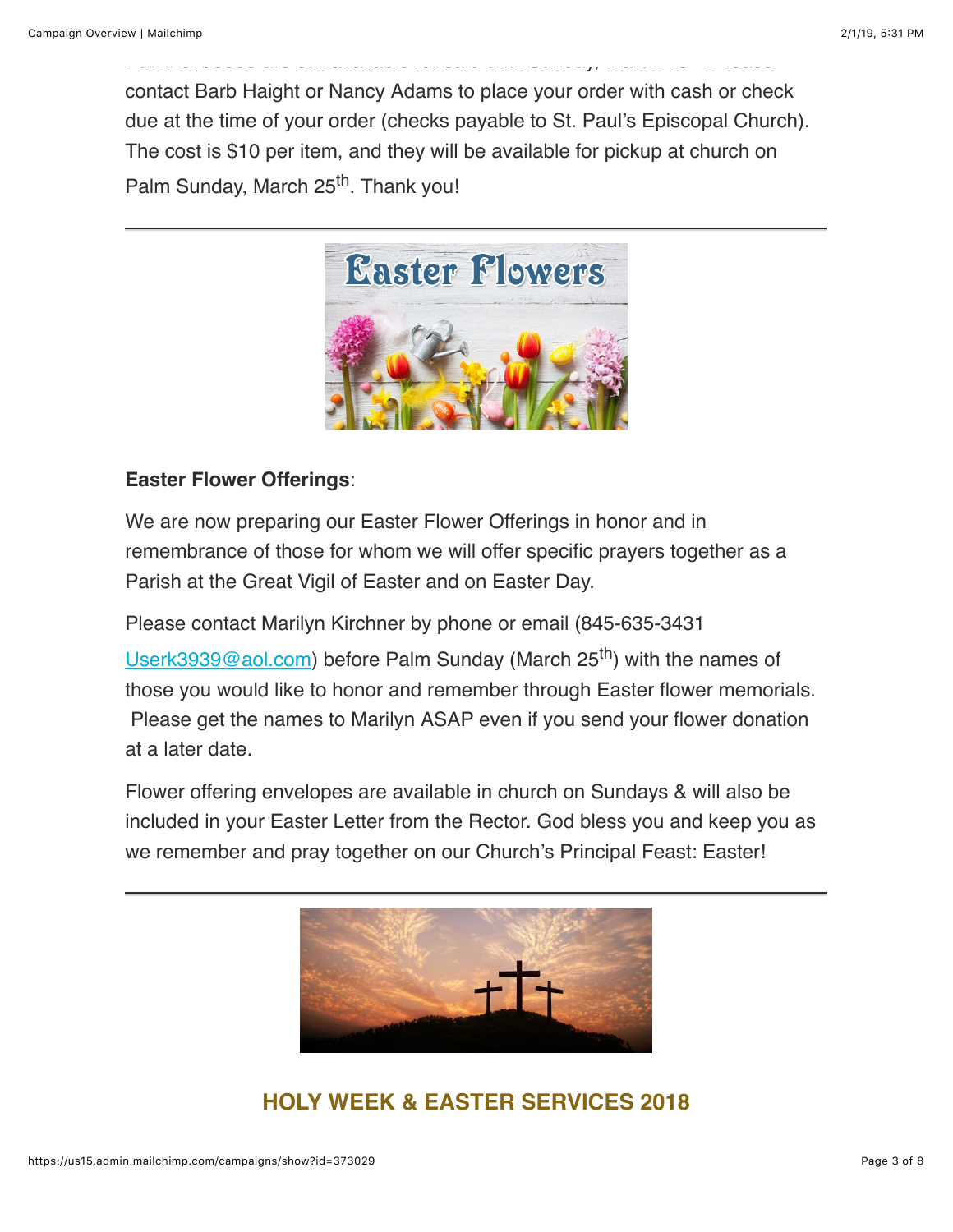# *Come and See!*

#### **Palm Sunday (March 25th) services:**

#### **8:00 AM and 10:00 AM.**

Before the 10:00 AM service, we gather in the Parish Hall and process together to the church, remembering Jesus' triumphant entry

#### **Maundy Thursday (March 29th) service:**

#### **Begins at 7:00 PM** in the church.

Every year on this night we conclude the service with the solemn stripping of the altar, after which the Night Watch Vigil begins. All are welcome and invited to sit in the silence of the church, offering this time to God.

Many people have shared over the years about the special meanings of this time of silence/prayer/reflection/worship. For those wishing to watch and pray for an hour during the time after the Maundy Thursday service and before the Good Friday service at Noon, there is a sign-up sheet in the Parish Hall or the back of the Church.

#### **Good Friday (March 30th) service:**

**Begins here at 12:00 PM** and includes the Lord's Passion and Holy Eucharist from the reserved sacrament.

**Our Pleasant Valley Ecumenical service on Good Friday includes walking the Stations of the Cross together and pausing at different churches along the way for readings, reflections, and prayers.** 

**6:30 PM** gathering time at the PV Presbyterian Church.

#### **The Great Vigil of Easter (Saturday, March 31st):**

**This service** begins promptly at **7:30 PM at St. Paul's.**

On this most holy night, in which our Lord Jesus passed over from death to life, the Church invites her members, dispersed throughout the world, to gather in vigil and prayer as we share in his victory over death.

**Easter Sunday (April 1st) at St. Paul's:**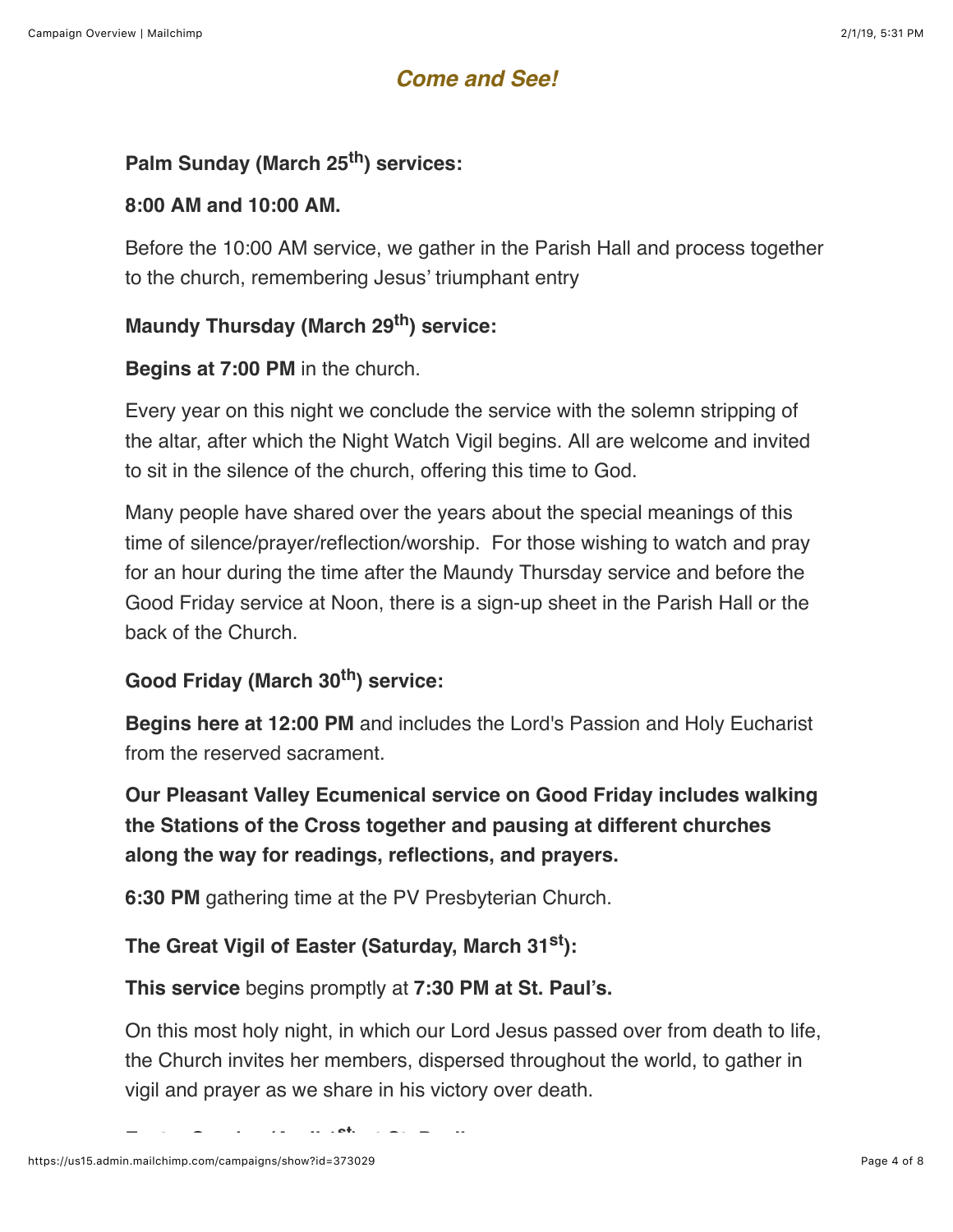#### **Easter Sunday (April 1st) at St. Paul's:**

- **8:00 AM Holy Eucharist Rite I**
- **10:00 AM Holy Eucharist Rite II with music**

*AND, For the Early Risers:*

- **6:30 AM** *PV Ecumenical Easter Sunrise Service*
- Mill Park in Pleasant Valley (across from Carl's Barber Shop)



#### **For those celebrating birthdays & anniversaries:**

Kay Mackey Austin Jacob Shipley Colleen Kutner Katherine Ottaway Kittredge

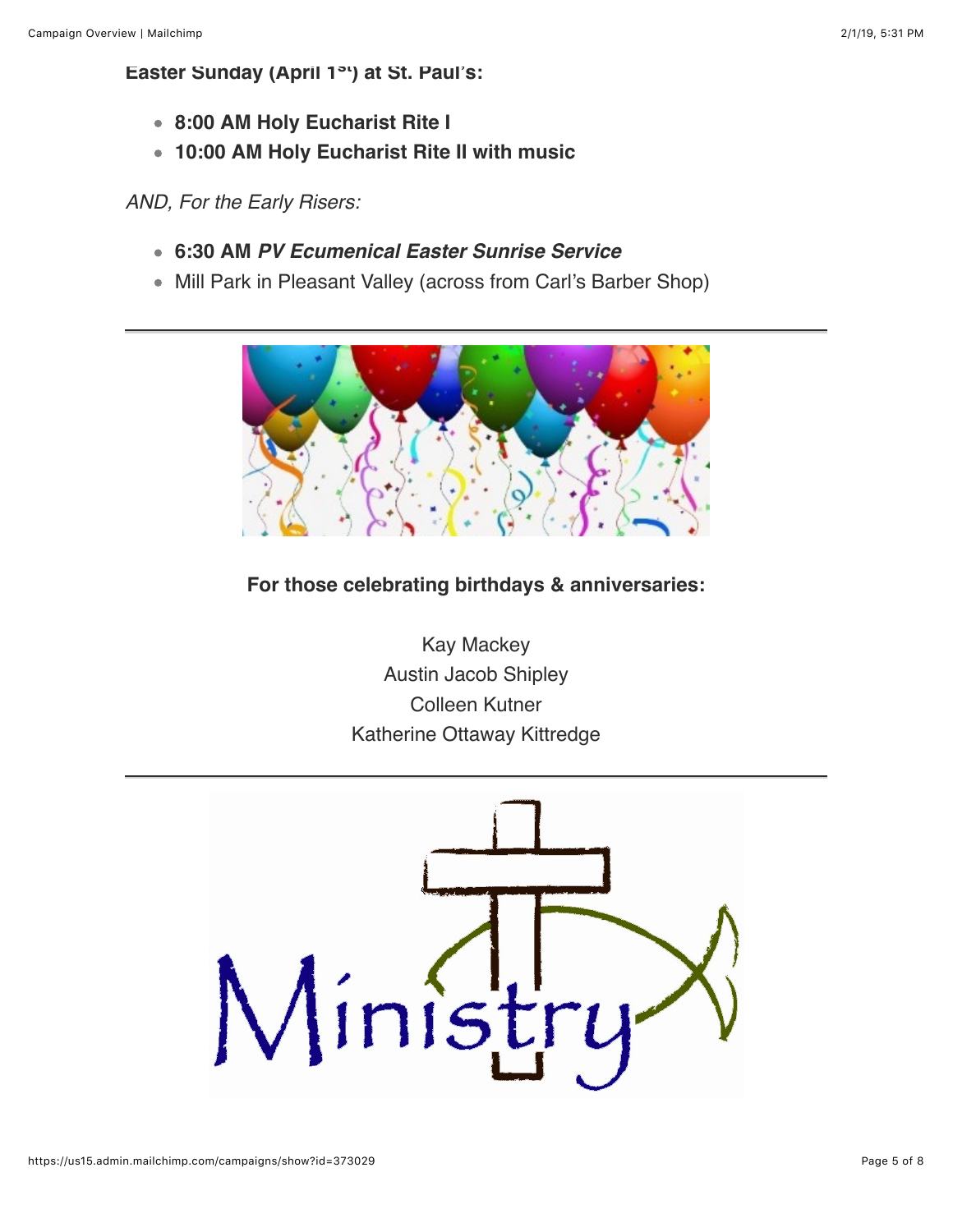#### **First Wednesday**:

**1:00 PM** HE-RT II w/prayers for healing **ADA Access**

# **6:45 PM - Ecumenical Food Pantry**

PV United Methodist Church - **Volunteers Welcome!**

#### **2nd-5th Wednesdays:**

**Bible Study 1:00-2:30 PM** *-* Sepe Room, Parish Hall

# **Thursdays: Evening Prayer 6:00 PM** - Church

# **Sundays: Adult Education 11:30 AM** - Sepe Room, Parish Hall

#### **Rector's Office:**

Walk-ins are welcomed and invited. Days may vary during the week due to off-site commitments.

Stay connected through our Parish Website ([www.stpaulspv.org\)](http://www.stpaulspv.org/), our weekly email blasts (sign up at  $\frac{\text{stpaulspv@gmail.com}}{\text{gmail.com}}$ ) and on Sundays with bulletin announcements. Mother Megan is also available by appointment during the day. Please contact her to set up a time to meet together.Her Sabbath Tim his Thursday and Friday

#### **Pastoral Care:**

The Rev. Megan E. Sanders, Rector

#### **In case of pastoral emergency:**

Please call the Rector on her cell phone: 917-751-9568. Hearing your voice is important to me. Please no text messages.You may also contact on elf the wardens:

Roger Tumbarello: 635-1220

Nancy Adams: 635-1448

They are able to reach me and will relay your message.

*If you or someone you know wishes to receive a Pastoral Visit,*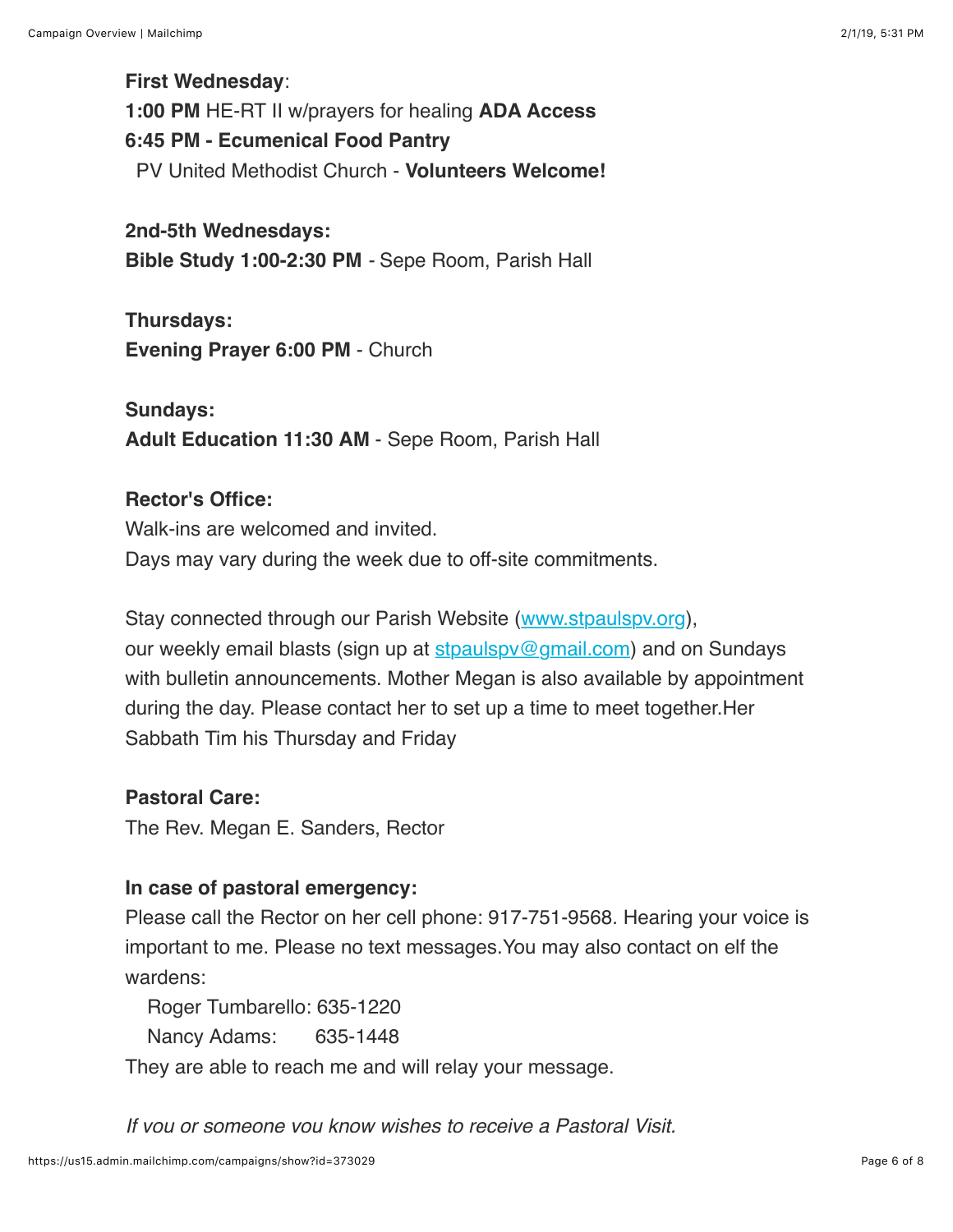*please call/email Mother Megan. --God Bless You.*



*If you or someone you know wishes to receive a Pastoral Visit,*

I hope you are enjoying On The Road to Damascus. Is there anyone else in your family who might like to receive a copy? To subscribe simply send an email to stpaulspv@gmail.com with the name and email address you want added. Help us spread the Word.

> KEEP IN TOUCH! [o](http://stpaulspv.org/)[n the Web](http://www.stpaulspv.org/) [on FaceBook](https://www.facebook.com/stpaulspleasantvalley/) [via email](mailto:stpaulspv@gmail)

This email was sent to  $\leq$  Test Email Address  $\gg$ *[why did I get this?](https://stpaulspv.us15.list-manage.com/about?u=3b25c5a57b31a98c4b91ce167&id=da84c8835f&e=%5BUNIQID%5D&c=3ba3687285)* [unsubscribe from this list](https://stpaulspv.us15.list-manage.com/unsubscribe?u=3b25c5a57b31a98c4b91ce167&id=da84c8835f&e=%5BUNIQID%5D&c=3ba3687285) [update subscription preferences](https://stpaulspv.us15.list-manage.com/profile?u=3b25c5a57b31a98c4b91ce167&id=da84c8835f&e=%5BUNIQID%5D) St. Pauls's Episcopal Church - Pleasant Valley · PO Box 1449 · 806 Traver Road · Pleasant Valley, Ny 12569 · USA